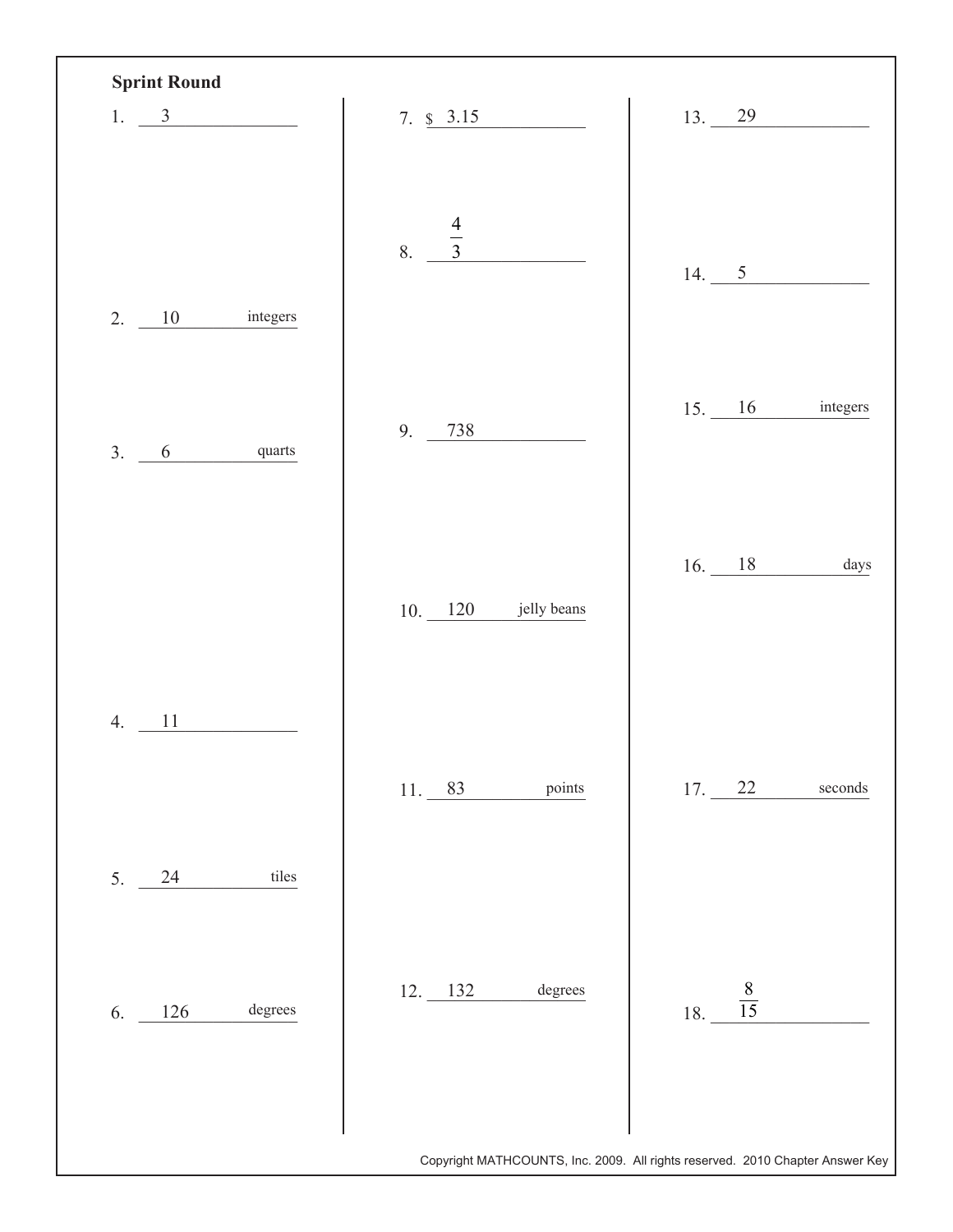| $19. \underline{\hspace{1cm}1250}$<br>$20.24$ subsets | 25. $rac{5+4\sqrt{3} \text{ or}}{4\sqrt{3}+5}$ |
|-------------------------------------------------------|------------------------------------------------|
|                                                       |                                                |
|                                                       |                                                |
| 21.4                                                  | $26.$ 200 sq units                             |
| $\frac{8}{3}$<br>22.                                  | 27. $\frac{-\frac{5}{3}}{2}$                   |
|                                                       | 28. 44                                         |
| $23.$ 18 sq units                                     | $29.$ 36 degrees                               |
| 24. 27 people                                         | $30.$ 182                                      |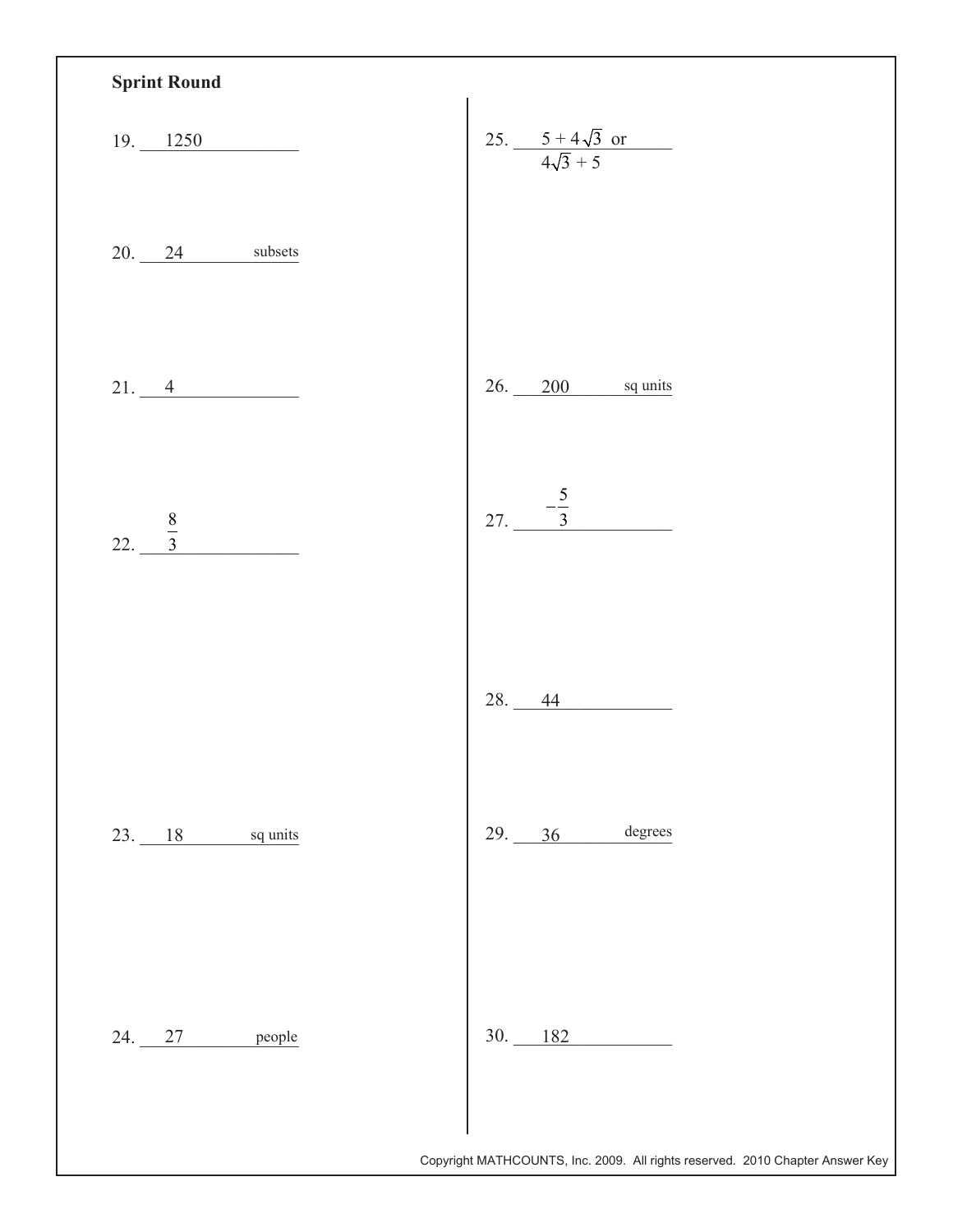| <b>Target Round</b>                       |                               |                                                                               |                                           |
|-------------------------------------------|-------------------------------|-------------------------------------------------------------------------------|-------------------------------------------|
| \$ 1.50<br>1.                             | $\frac{0}{0}$<br>3.<br>$22\,$ | 43<br>5.                                                                      | $\frac{3}{5}$<br>$-7.$                    |
|                                           |                               |                                                                               |                                           |
|                                           |                               |                                                                               |                                           |
|                                           |                               |                                                                               |                                           |
|                                           |                               |                                                                               |                                           |
|                                           |                               |                                                                               |                                           |
|                                           |                               |                                                                               |                                           |
|                                           |                               |                                                                               |                                           |
|                                           |                               |                                                                               |                                           |
|                                           |                               |                                                                               |                                           |
|                                           |                               |                                                                               |                                           |
| $\operatorname{\sf sq}$ units<br>69<br>2. | 4.<br>$\sqrt{6}$              | $\%$<br>20<br>6.                                                              | 8.<br>$\,$ ordered $\,$<br>$\overline{4}$ |
|                                           |                               |                                                                               | pairs                                     |
|                                           |                               |                                                                               |                                           |
|                                           |                               |                                                                               |                                           |
|                                           |                               |                                                                               |                                           |
|                                           |                               |                                                                               |                                           |
|                                           |                               |                                                                               |                                           |
|                                           |                               |                                                                               |                                           |
|                                           |                               |                                                                               |                                           |
|                                           |                               | Copyright MATHCOUNTS, Inc. 2009. All rights reserved. 2010 Chapter Answer Key |                                           |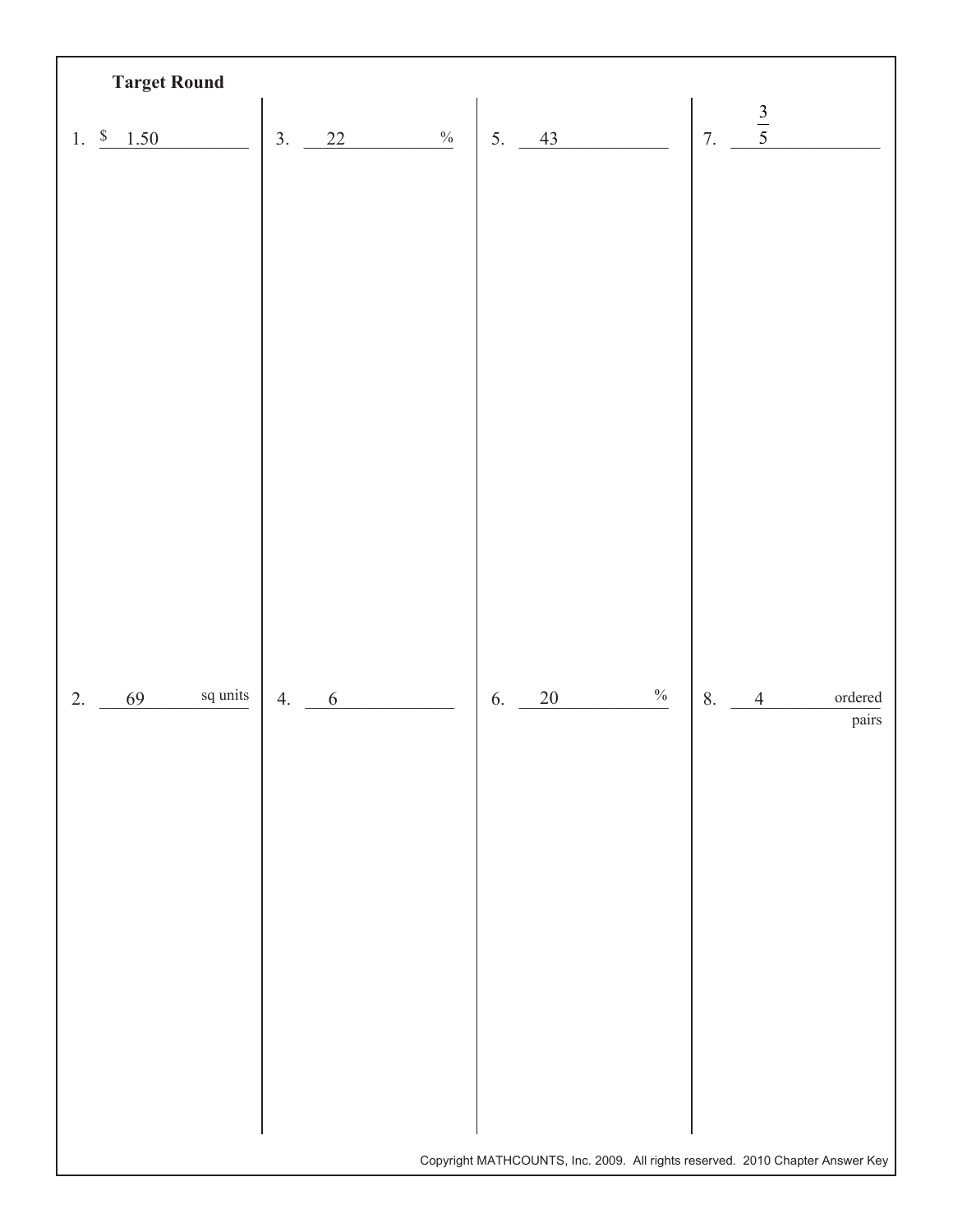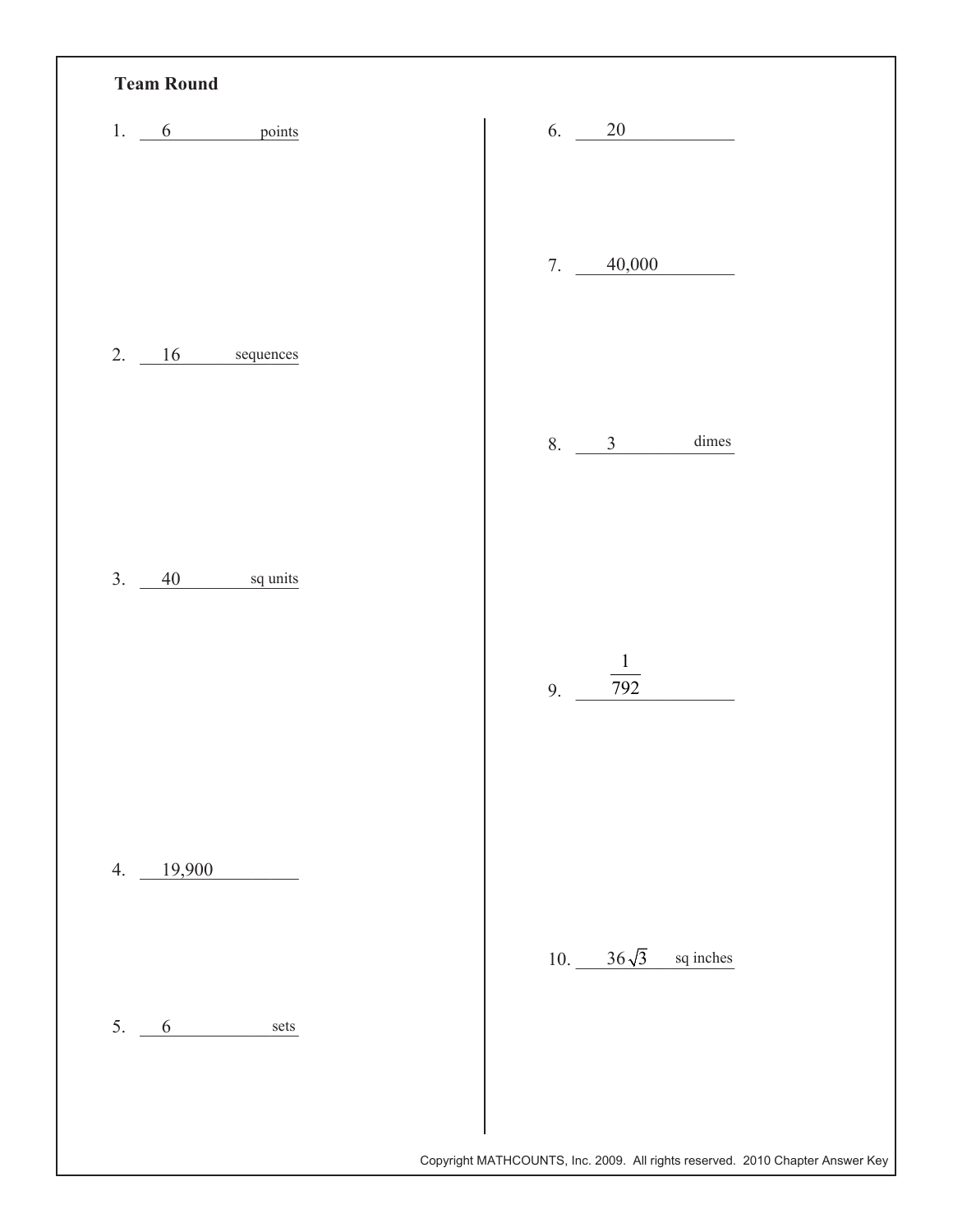## **Countdown Round**

| 1.      | $150$ (dollars)                 |
|---------|---------------------------------|
| 2.      |                                 |
| 3.      | $31 \text{ (units)}$            |
| 4.      | $(-2,-2)$                       |
| 5.      | $32$ (gallons)                  |
| 6.      | 6 (combinations)                |
| 7.      | 3 (balls)                       |
| 8.      | $\overline{0}$                  |
| 9.      | $-33$                           |
|         | 10. $\frac{1}{2}$               |
|         | 11. 24                          |
|         | $12. \quad 37$                  |
|         | $13. 51,000,000$ or             |
| 14. 10  | $\overline{51}$ million (votes) |
|         | $15.$ 125 (percent)             |
| 16. 192 |                                 |
|         | $17.$ 200 (minutes)             |
|         |                                 |
|         | $18. 43 \text{ (cups)}$         |
|         | $19. \_ 120 (degrees)$<br>17    |

| $21.$ $36 \text{ (miles)}$                        |
|---------------------------------------------------|
| $22.$ 10:12 (am)                                  |
| $23. \underline{39}$                              |
| 24. 10 (wands)                                    |
| 25. 35                                            |
| $26.$ 40 (percent)                                |
| $27.$ 90 (degrees)                                |
| $28.$ -5                                          |
| 29. 27 (people)                                   |
| $30.$ $3 (values)$                                |
| 31. 48 (cubic inches)                             |
| 32. 50                                            |
|                                                   |
| 33. 7 (subsets)                                   |
| $34.$ 4 (values)                                  |
| $35. \underline{\hspace{1cm} 18 \text{ (units)}}$ |
| 36. 99 (students)                                 |
| 37. 475 (seats)                                   |
| 38. 18                                            |
| 39.7                                              |
| 40. 4 (odd integers)                              |

Copyright MATHCOUNTS, Inc. 2009. All rights reserved. 2010 Chapter Answer Key